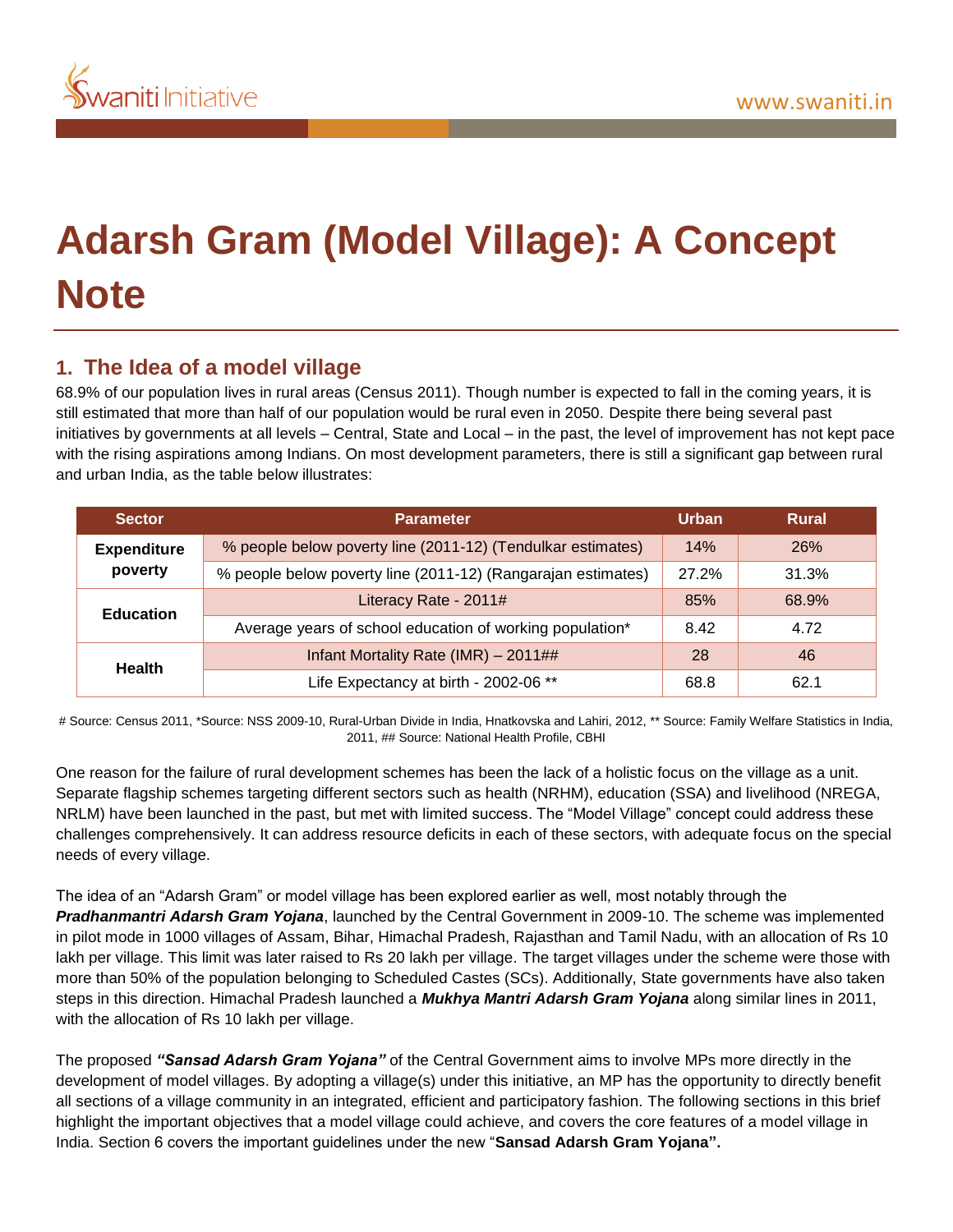## **2. Objectives**

A model village project has the following important objectives:

- **Prevent distress migration** from rural to urban areas, which is a common phenomenon in India's villages due to lack of opportunities and facilities that guarantee a **decent standard of living.**
- Make the model village a **"hub"** that could attract resources for the development of other villages in its vicinity.
- Provide **easier, faster and cheaper access** to urban markets for agricultural produce or other marketable commodities produced in such villages
- Contribute towards **social empowerment** by engaging all sections of the community in the task of village development.
- Create and sustain a **culture of cooperative living** for inclusive and rapid development.

# **3. Key elements of a model village**

A 21<sup>st</sup> century model village in India needs to incorporate certain key themes which would be essential for its success. The figure below highlights these broad thematic focus areas, and also mentions the important elements under each such theme.

| <b>Sustainability</b><br>Better health - with special focus on maternal and<br>child health<br><b>Practical and smart education</b><br>$\bullet$<br>Housing & livelihood<br>Capacity building of all stakeholders<br>Clean drinking water & sanitation<br>Environmental sustainability                                  | <b>Community involvement</b><br><b>Planning for Village Development</b><br>$\bullet$<br>Mobilizing resources for the Plan, with active<br>$\bullet$<br>engagement with elected representative<br>Monitoring the utilization of government funds to<br>$\bullet$<br>increase accountability<br>Influencing personal and community behaviour<br>$\bullet$            |  |
|-------------------------------------------------------------------------------------------------------------------------------------------------------------------------------------------------------------------------------------------------------------------------------------------------------------------------|--------------------------------------------------------------------------------------------------------------------------------------------------------------------------------------------------------------------------------------------------------------------------------------------------------------------------------------------------------------------|--|
| <b>Technology</b><br>Delivery of government services<br>ICT and space technology in the aid of farmers<br>Remote sensing for resource mapping and better<br>utilization of existing assets<br>Land records modernization<br>$\bullet$<br>Biometrics for better targeting of services such as<br>PDS, insurance, pension | <b>Model Village</b><br><b>Connectivity</b><br>Physical connectivity to towns and other places<br>Ō<br>through roads<br>Easy and cheap means of transportation<br>$\bullet$<br>Digital connectivity and mobile connectivity<br>$\bullet$<br>Augmenting power connectivity through off-grid<br>٠<br>renewable sources<br><b>Financial connectivity</b><br>$\bullet$ |  |

An intervention under one of these areas could have an effect across other areas as well. For example, technology could be used to improve the quality and delivery of other services such as health and education, which in turn contributes to sustainable development. Similarly, the use of renewable energy, apart from meeting energy needs, also contributes towards environmental sustainability. Village tree plantation drives could encourage a community participation, benefit the environment, prevent soil erosion and benefit agriculture, conserve water, and finally contribute to the aesthetics of the village. A number of these initiatives have already been taken in different parts of the country, but most of them have been attempted in isolation. The urgent need is to bring about a convergence of all such initiatives, for which 2 things would be essential – a) grassroots level planning; and b) mobilization of resources.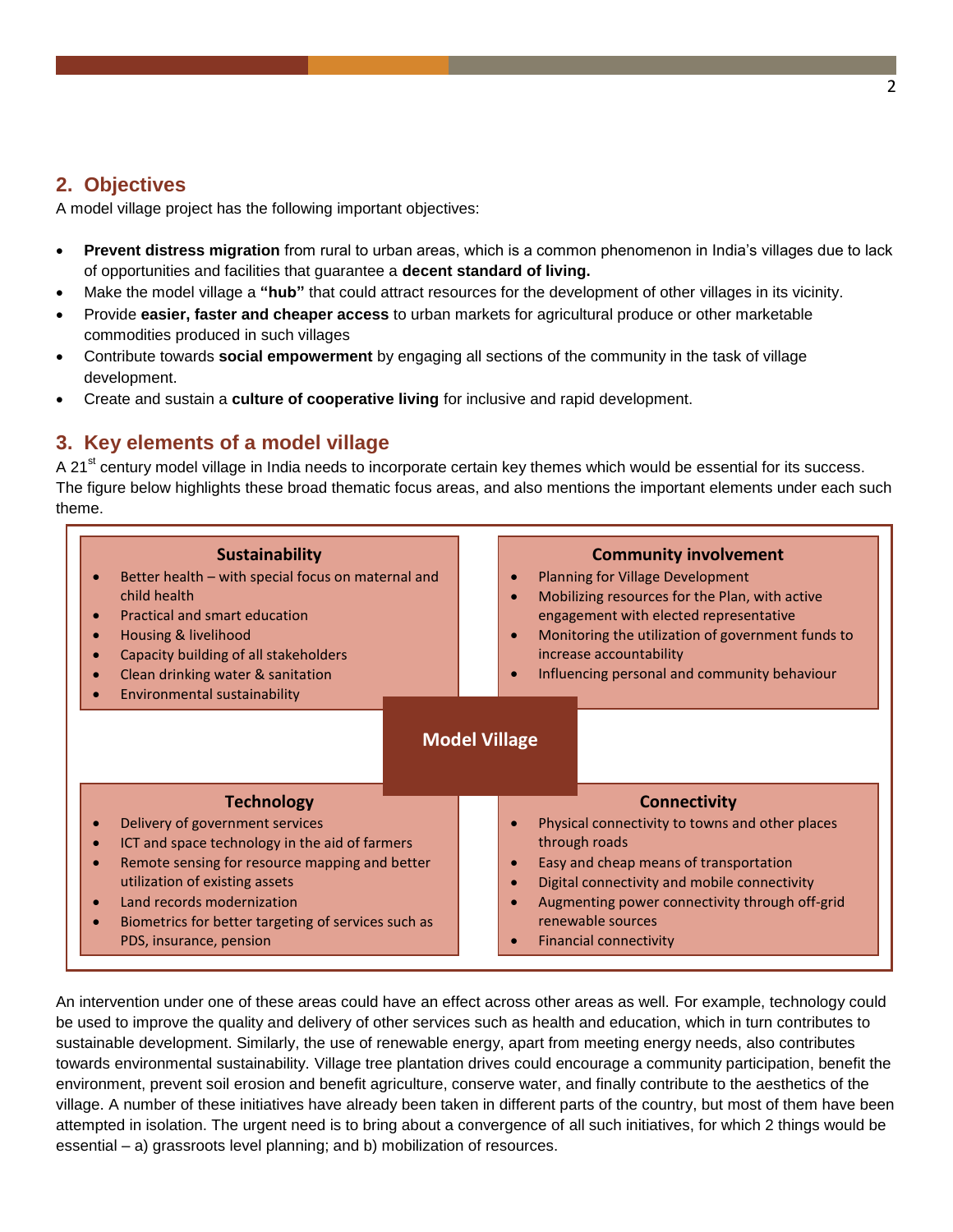## **4. Resources**

For an MP, there are 3 primary resource streams which can be utilized for this purpose:

- **Funds under existing schemes** across different sectors such as health, education, skill development, livelihood etc could be utilized, and based on the specific demands of the village, resources could be channelized into the development of the village. Some important Centrally Sponsored Schemes (CSS) which could be utilized are NRLM, NHM, SSA, NREGA, BRGF, RKVY and Mid-day Meal Scheme.
- **MPLAD** funds (Rs 5 crore per year) could be utilized for the construction of high quality, sustainable assets such as school buildings, hospitals, Anganwadi Centres and school kitchens for Mid-Day meals. Funds could also be channelized into road construction, and the construction of toilets in schools and homes, particularly for girls.
- **CSR** funds, of which a much larger corpus is available after the latest amendment to the Companies Act, could also be used for the purpose of infrastructure development in the constituency.
- **Self-help groups**, who are eligible for subsidized loans under various Central and State government initiatives
- **Gram Panchayats** could also raise loans, if legally permitted to do so under the State Panchayati Raj Acts like in the case of Kerala.

## **5. Choosing a village for adoption**

As per the latest Census, there are more than 640,000 villages in India, and more than 2.5 lakh Gram Panchayats (GPs). In other words, every Lok Sabha constituency has more than 450 such Panchayats on an average. Among these, choosing one (or 2-3) GP for the purpose of adoption is also an important decision to be made. According to the latest guidelines, the MP may choose any Gram Panchayat with a population of 3000-5000 people in plain areas, and 1000- 3000 in hilly, tribal and difficult areas. However, as the PM has observed,

- **1. Strong Panchayats in terms of finances, functions and functionaries –** The village Panchayat will have a pivotal role to play in any village development project. The financial and functional strength of a Panchayat will be extremely useful in preparing village plans, mobilizing community opinion in favour of a particular initiative, and implementing the initiative in a transparent and time-bound manner.
- **2. Proximity to an urban centre** Choosing a village close to an urban centre might facilitate access to physical and financial resources, and also help in establishing better connectivity between the village and the urban town. Such a village could also become an extension of the urban centre, and have facilities which could virtually be at par with the urban centre. This would be very similar to the **"Rurban"** approach announced in the latest Union Budget, which aims to provide city-like facilities in rural areas close to existing cities.
- **3. Potential for piloting new technologies –** Since technology would be at the core of the model village concept, the village must offer avenues for experimenting with such technology. Some examples of such technologies could be the use of solar power for irrigation and domestic lighting, and agricultural innovations based on soil suitability and climate.
- **4. Diverse population groups –** The real success of such an initiative can be demonstrated if the lives of large and diverse sections of the population can be positively impacted by it. Rather than focusing on any particular religious or caste group, the model village must aim towards the uplift of all sections of the population in the village. However, it is important that special attention is paid to vulnerable groups such as young children, women and the BPL population.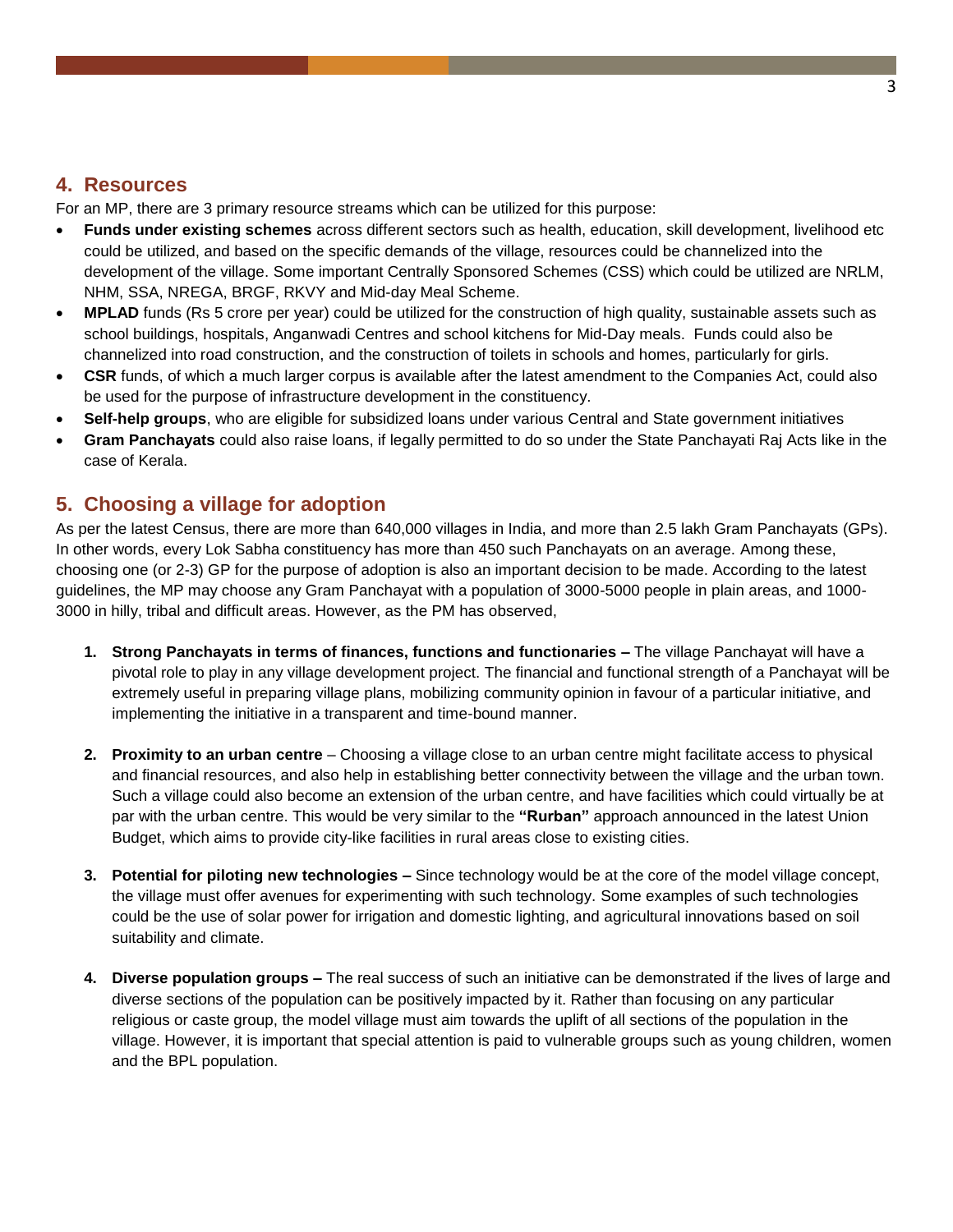The guidelines for the proposed scheme clearly state that an MP may adopt any village except his own village or that of his/her spouse

The "Sansad Adarsh Gram Yojana" was formally inaugurated by the Prime Minister on October 11<sup>th</sup>. Under the Scheme, the target is for each MP to adopt at least one village and develop it into a model village by 2016. The longer-term target is for each MP to develop at least 2 model villages by the next Lok Sabha elections in 2019. The important features of the scheme are covered in the following sections.

# **6. Sansad Adarsh Gram Yojana (SAGY)**

Apart from those covered earlier in this brief, the other important features of the new Sansad Adarsh Gram Yojana are as follows:

- **2379 villages** would be covered by the scheme till 2019
- **Village Development Plans** will be prepared by the Gram Panchayat and approved by the Gram Sabha. The Planning Stages outlined in the Scheme are as follows:

## **Key stages in the preparation of a Village Development Plan under SAGY**

- **1.** Creating an environment for community-led planning, with the MP spearheading this campaign
- **2.** Situation Analysis, including baseline surveying and resource mapping.
- **3.** Identification of financial resource streams
- **4.** Finalizing needs
- **5.** Preparation of the Village Development Plan(VDP) by a Working Group set up by the District Collector with representation of experts from diverse fields,
- **6.** Clearance to VDP by the Gram Sabha
- **7.** Approval of VDP by District Level Committee headed by the District Collector in the presence of an MP
- **Role of an MP –** The primary roles and responsibilities of an MP under SAGY are as follows:
	- o Identifying the Gram Panchayat
	- o Facilitating the planning process
	- o Mobilizing additional resources as and when required under the Plan
	- o Filling in critical gaps using MPLADs funds
- **Two National level Committees** would monitor the implementation of the Scheme.
	- $\circ$  One Committee would be headed by the Rural Development Minister and include Ministers in-charge of planning and programme implementation.
	- $\circ$  The second Committee will be headed the Secretary, Rural Development with representatives from various other ministries/departments relevant to SAGY
- **State-level Committee** headed by the State Chief Secretary and including experts from various disciplines. The Secretary of the State Rural Development Department would serve as member-convenor to this Committee

The final section in this document presents actual examples of "model villages" from different parts of the country. The initiatives for development taken up in these villages could be replicated in other Gram Panchayats under the new Scheme. Though no village in India has managed to incorporate all elements envisaged in the Model Village Scheme, the collective experience from the initiatives in these villages could prove immensely useful.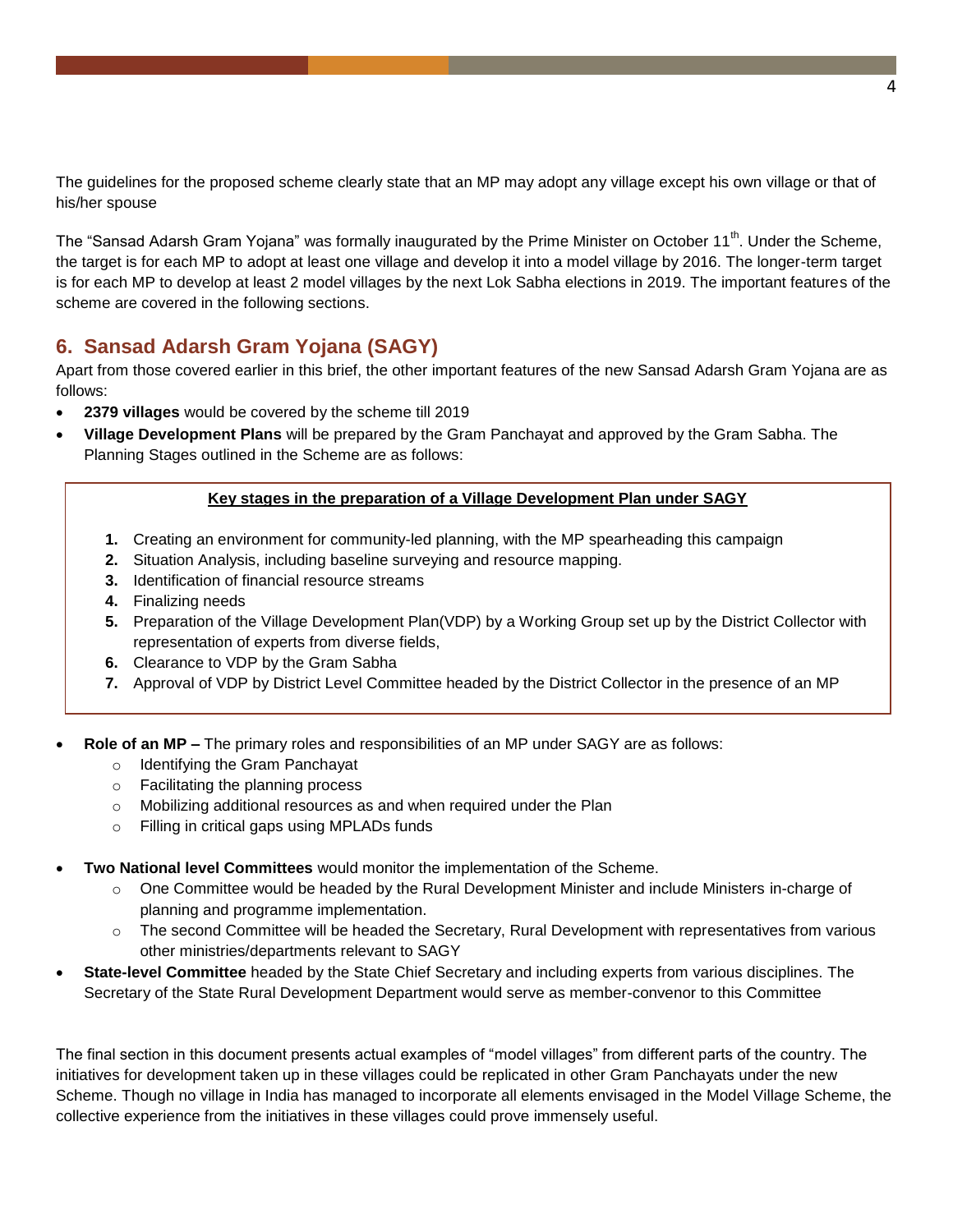# **7. Model Village – Case Studies**

### **1. Hiware-Bazaar, Maharashtra**



This is a village located in the rainshadow region of the Sahyadri mountain range in Maharashtra's Ahmednagar district. Till the 1980s, farming in the village was largely rainfed, and farmers were forced to migrate seasonally to surrounding areas for work.

From the 1990s onwards, things began to change. The village Panchayat adopted a holistic focus on a variety of activities, with community groups responsible for various aspects of the village economy and social development. Women thrift groups, Milk Dairy Society and Youth Clubs are examples of such community-based organizations. The village Panchayat also focused on family planning and reforestation, for which awareness programmes and drives have frequently been organized in the village. The village Gram Sabha also launched a watershed development programme, and an annual water audit is being conducted in the village since 2004 for more efficient and equitable management of water resources. It has also contributed to greater agricultural productivity.

Today, the village is considered a model for community-led, multi-sectoral growth of rural parts of the country.

#### **2. Punsari village Gujarat**



Located in Gujarat's Sabarkantha district, Punsari village has emerged as a model village with modern urban amenities such as 24X7 power supply, WiFi connectivity, CCTV cameras to ensure security, and pucca roads connecting the village with other villages and towns.

Other important features of the village include:

- A reverse osmosis plant which supplies 20 litres of water to each household at Rs 4.
- Use of solar power for agricultural purposes
- Accidental Insurance cover to one member of every household
- Air-conditioned primary schools with no dropouts
- Bus facility for all households
- Focus on behavioural change through campaigns and awareness drives. For this purpose, 120 loudspeakers have been installed in different parts of the village

Punsari was awarded with the Best Gram Panchayat Award from the Centre and the State in 2011.